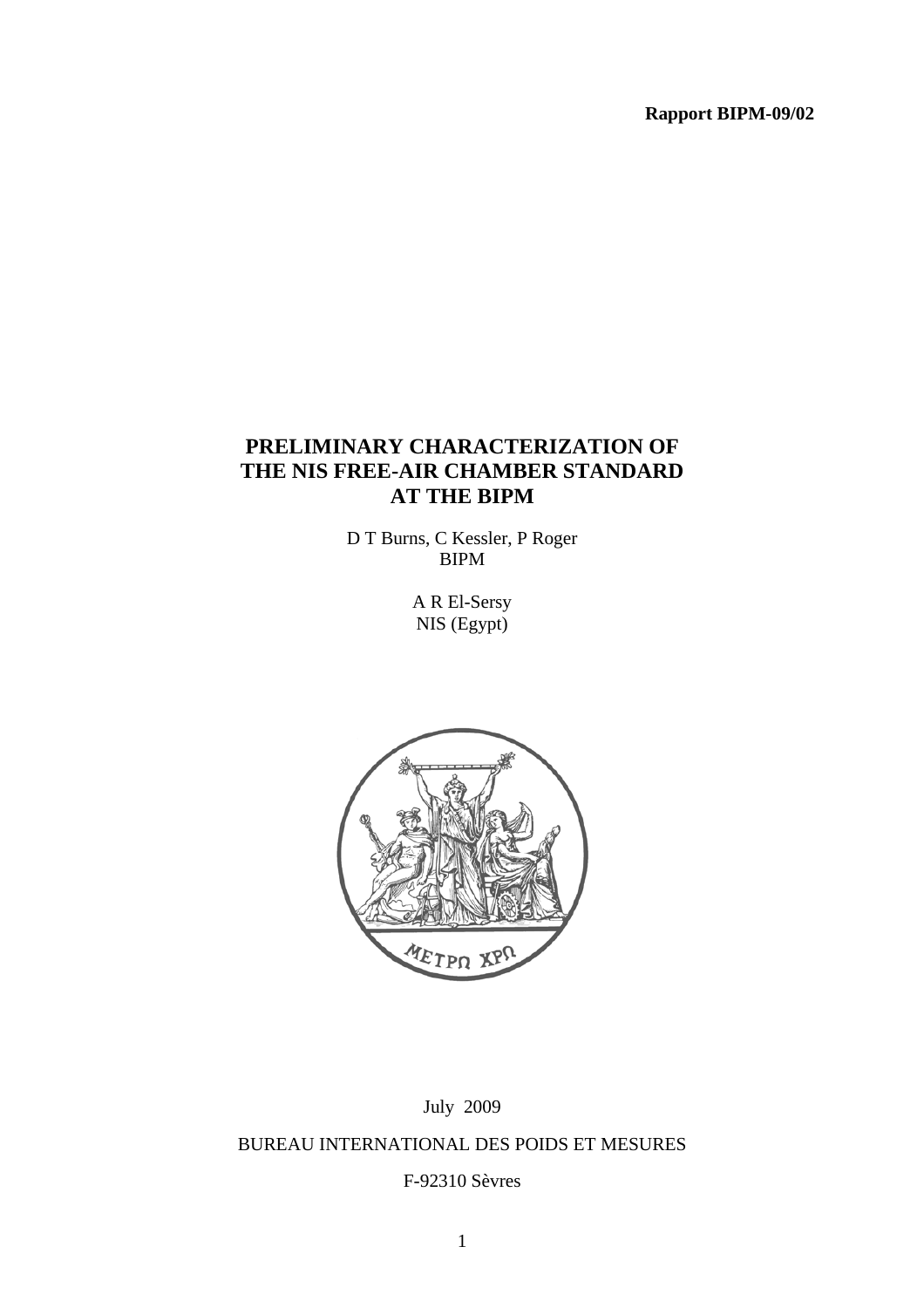# **Preliminary characterization of the NIS free-air chamber standard at the BIPM**

D T Burns<sup>1</sup>, C Kessler<sup>1</sup>, P Roger<sup>1</sup>, A R El-Sersy<sup>2</sup> <sup>1</sup>BIPM and  ${}^{2}NIS$  (Egypt)

# **1 Introduction**

In the context of a joint project to set up a primary standard for medium-energy x-rays at the National Institute of Standards (NIS), Egypt, the free-air chamber standard of the NIS (a Victoreen Model 480 cylindrical chamber, serial number 111) was transported to the BIPM for measurements during the period 15 to 26 January 2009. All measurements were made using calibrated devices belonging to the BIPM, notably the ionization current measurement system, micrometers and callipers. This report presents the results of the measurements made at the BIPM and makes recommendations for the next stage of the project which will be the installation of the chamber at the NIS.

# **2 Chamber positioning**

The size and mass (around 150 kg) of the chamber prevented it from being positioned on the BIPM measurement rails and it was therefore positioned downstream of the measurement table. A hydraulic lifting device was used to support the chamber throughout the measurement period. A small hydraulic leak resulted in a drop in the chamber position of around 2 mm over the course of each working day. The height was therefore reset to be 1 mm too high each morning. This variation in height during the day, although not normally acceptable for primary measurements, was considered acceptable for the present characterization.

The BIPM beam axis is horizontal and so the chamber was set horizontal using a spirit level referenced to the rails on either side of the chamber body. These rails were also used to set the chamber angle in the horizontal plane, using a spirit level incorporating a laser pointer. In setting up the chamber in its definitive position at the NIS, the aim should be to have the chamber axis parallel to the beam axis with a tolerance of around 1 mm over the chamber length.

After these angular adjustments, the chamber position in the horizontal plane was set to within about 0.2 mm. The chamber distance was then measured. With the diaphragm thickness measured as 13.7 mm and the length of the conical section as 1.3 mm, the distance from the source to the reference plane was measured to be 2027.3 mm (although, because of the inherent instability of the hydraulic support, the distance for the NIS chamber was not stable at the level of 0.1 mm).

# **3 Polarizing potential and polarity correction**

Using data provided by the NIS for the chamber response as a function of polarizing potential, a value of 1000 V was chosen for the polarizing potential. In retrospect, this value is lower than ideal, resulting in non-linear behaviour and a significant correction for ion recombination (see Section 3). An identical chamber at the ENEA, Italy [1], uses a potential of 5000 V. If the potential is not limited by the choice of power supply at the NIS, it is strongly recommended to operate at the higher potential of 5000 V.

Measurements at +1000 V and –1000 V in the BIPM 100 kV reference beam, with a delay of approximately fifteen minutes after changing polarity, showed the polarity effect to be negligible within the standard uncertainty of the measurement of around 0.01 %. It is recommended that routine measurements at the NIS are made with a positive polarizing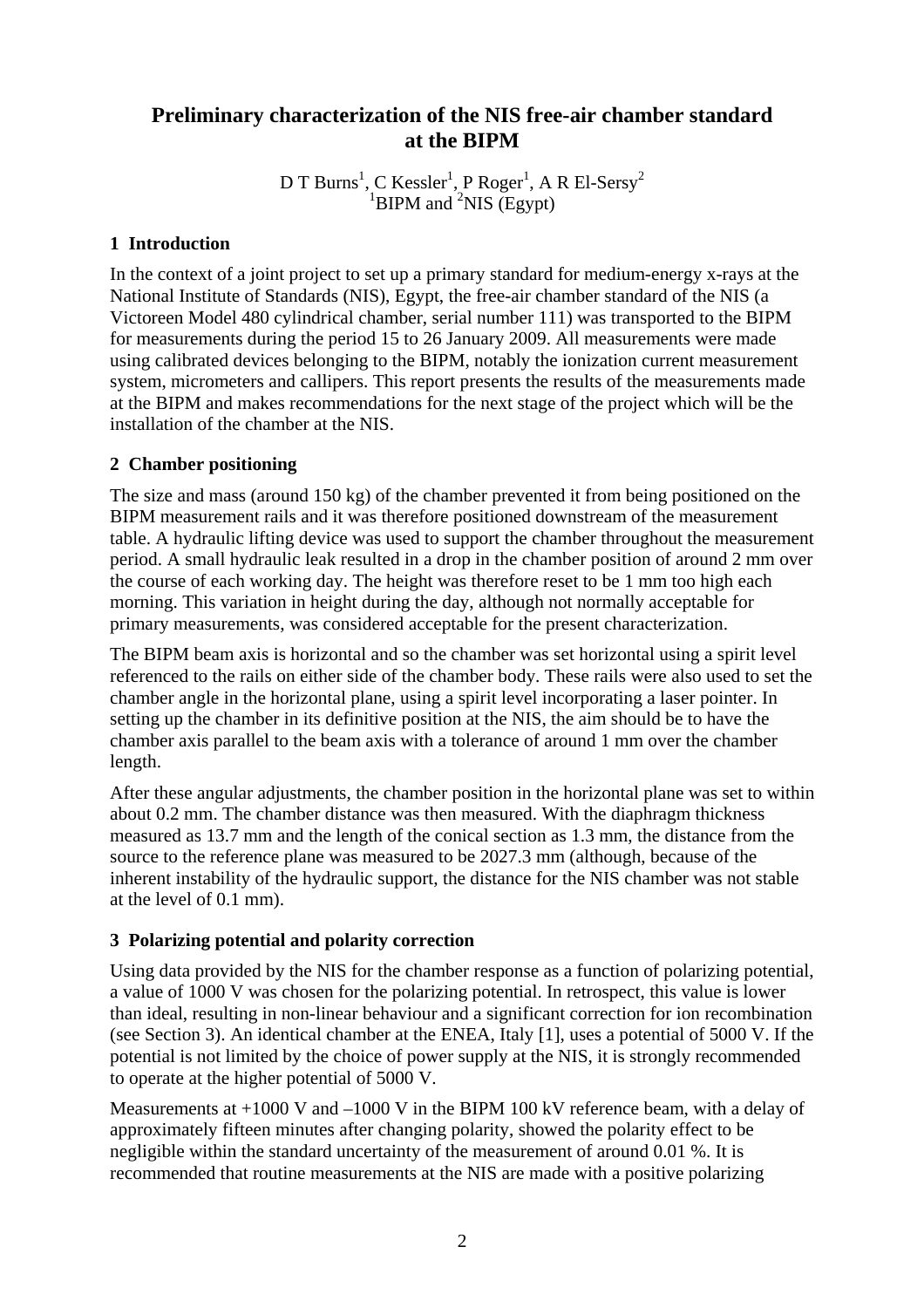potential and a component of 0.01 % be considered as a standard uncertainty for inclusion in the uncertainty budget. This avoids regular changes in the sign of the polarizing potential and should result in better stability through the day.

#### **4** Ion recombination and the saturation correction  $k_s$

The method preferred at the BIPM to determine the saturation correction is described by Boutillon [2] and the same method is recommended for use by the NIS. This involves ionization current measurements at two potentials, *V* and *V*/*n*, where *V* is the normal polarizing potential (here, 1000 V) and *n* is typically between 2 and 4. The current ratio  $R = I_V/I_{V/n}$  is evaluated, where  $I_V$  and  $I_{V/n}$  are each corrected for air temperature and pressure. This procedure is then repeated for different values of the air-kerma rate, which are achieved preferably by changing the anode current, but can also be achieved using different filtrations.

The result is a series of values  $R$ , which can be plotted as a function of  $I_{V,\text{uncorr}}$ . It is important to note here that  $I_{V,\text{uncorr}}$  is the ionization current *measured* at the potential *V*, that is, the raw ionization current before correction for temperature, pressure, attenuation, etc. Measurements should be made for four or five air-kerma rates, ideally as low as half of the reference airkerma rate and as high as twice the reference air-kerma rate. A plot of  $R$  against  $I_{V,\text{uncorr}}$  should be linear. The intercept of a linear fit to this data is denoted  $a_0$  and the gradient is  $a_1$ . Then the recombination coefficients  $k_{\text{init}}$  and  $k_{\text{vol}}$  (representing initial and volume recombination, respectively) are derived using

$$
k_{\text{init}} = (a_0 - 1) / (n - 1) \tag{1}
$$

and  $k_{\text{vol}} = a_1 / (n^2)$  $(-1).$  (2)

When used subsequently at the polarizing potential *V* in a beam that results in an ionization current that day denoted  $I_{V, \text{day}}$ , the correction for ion recombination is derived using

$$
k_{\rm s} = 1 + k_{\rm init} + k_{\rm vol} I_{V, \rm day} \tag{3}
$$

(Note that the units used for  $I_{V, \text{day}}$  must be consistent with those used to evaluate  $k_{\text{vol}}$ .)

Measurements were made at the BIPM at an x-ray generating potential of 100 kV using  $V = +1000$  V and  $V/n = +400$  V, (i.e.  $n = 2.5$ ), and for four air-kerma rates (obtained using two values of anode current, each with and without the usual 100 kV filtration). Strictly, measurements should be made with both polarizing potentials, but as noted in Section 3 the polarity effect was measured to be negligible (this was also verified at 400 V). The results are shown in Figure 1 for the collapsed [2,2] and expanded [15,15] chamber configurations. (In this notation, the first number refers to the position setting of the front cylinder and the second number to the rear cylinder.)

A non-linearity is seen in both data sets, which is unusual and results in negative, nonphysical values for *k*init (although not when the uncertainties arising from the linear fits are taken into account). This non-linear behaviour might be a further indication that the polarizing potential of 1000 V is too low (it is commonplace to employ a value of around 200 V  $cm^{-1}$ ) and it is strongly recommended that a higher value (up to 5000 V) is used at the NIS. The method described here should be used to determine *k*s for the higher polarizing potential. The NIS should also verify whether the polarity effect remains negligible at higher polarizing potentials.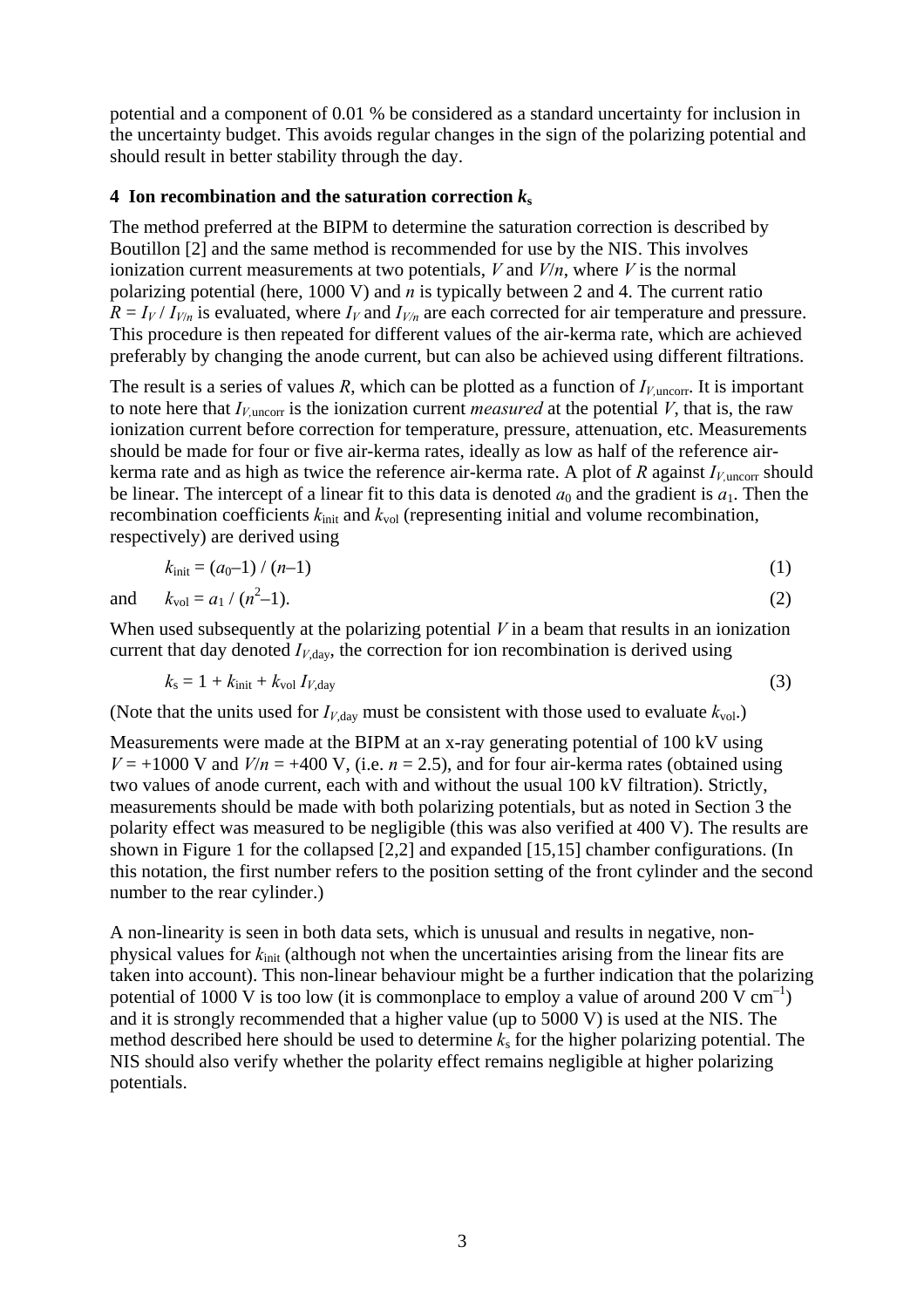

**Figure 1** Measurement of ion recombination using the method described by Boutillon [2], for the NIS standard in the collapsed (left) and expanded (right) configurations, using the pair of polarizing potentials 1000 V and 400 V. The parameters of each linear fit  $y = a_1x + a_0$  are used to determined the recombination coefficients  $k_{\text{init}}$ and *k*vol. Note that there is evidence of curvature in the data and the use of higher polarizing potentials is strongly recommended.

When repeated at the NIS these measurements should include the other relevant chamber configurations (only those that keep the chamber centre at 40.46 cm from the aperture are important). The uncertainty should be evaluated and is likely to be dominated by the statistical uncertainty of the linear fit parameters  $a_0$  and  $a_1$ . Note that ion recombination depends only on the ionization current, not on the beam quality, and therefore the results of a single, careful set of measurements for the relevant chamber configurations can be used for all the reference beams at the NIS.

#### **5 Air attenuation correction** *k***<sup>a</sup>**

The maximum movement possible is between the pair of settings [15,0] and [0,15], which moves the air cylinder by 15 cm, that is, around one third of the attenuation length under reference conditions (40.46 cm). Initial measurements of  $k_a$  for the BIPM 100 kV quality differed by 0.3 % from the value determined using the BIPM air-attenuation coefficient  $(k_a = 1.0141)$ . Repeat measurement showed this determination to be unstable and further investigation highlighted two problems. Firstly, the true cylinder length at [15,0] is 0.1 % greater (that is, 0.5 mm) from that at [0,15], which results in a systematic error. Secondly, there is some variability in repeat settings of a given position which is typically 0.2 mm to 0.3 mm and can be up to 1 mm in the worst case. In effect, the position locking mechanism is no longer reliable. This arises mainly because the mechanism acts only on one of the two rails on which the cylinders move. This results in some mechanical 'play' in the cylinder positions and can even cause a slight skewing of the cylinders (so that they are no longer perfectly concentric). Pushing the two cylinders together by hand eliminates this play, although this is not normally possible because of the presence of the top cover and the applied potential.

One solution to these problems is to *measure* the cylinder length *L* using a suitable calliper. Since positioning is not sufficiently repeatable, the ionization current and calliper measurements for a given position must be made without disturbing the position. This is complicated by the fact that the calliper measurement cannot be made with the polarizing potential on the chamber. The following sequence is recommended:

a) Pre-irradiate the chamber, with polarizing potential applied, for at least 30 minutes.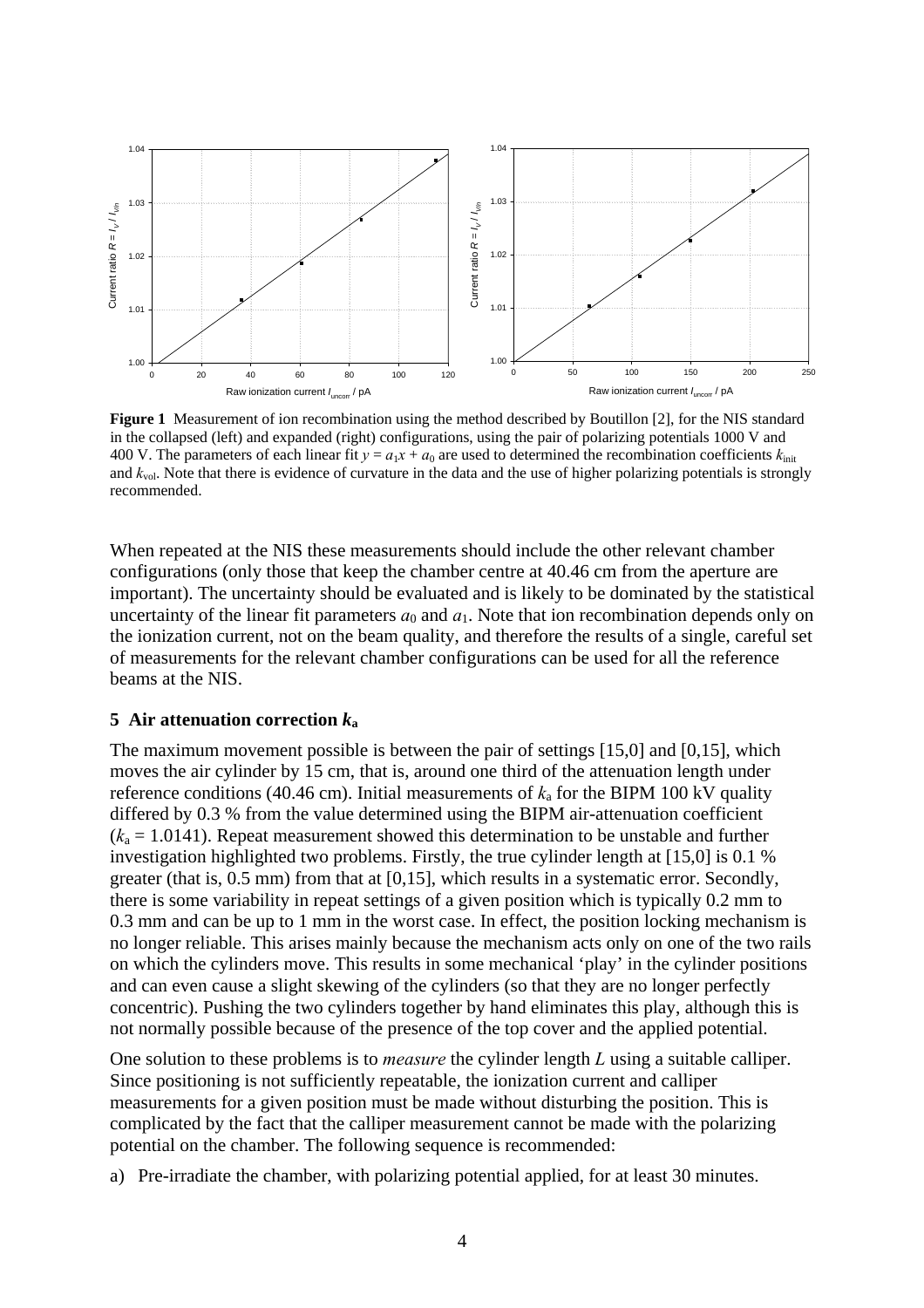b) Close the beam shutter, remove the polarizing potential and the chamber top cover.

- c) Set position [15,0] and measure  $L_0$  several times with a calliper (approximately 670 mm).
- d) Replace cover, apply polarizing potential, pre-irradiate for 15 minutes and measure *I*0.
- e) Close the shutter and set position [0,15] (keeping the polarizing potential applied).
- f) Pre-irradiate for 5 minutes then measure the reduced current *I*1.
- g) Close the shutter, remove the polarizing potential and top cover and measure *L*1.

The corrected current ratio is then

$$
R = (I_0/I_1) / (L_0/L_1)
$$
 (4)

and the linear air-attenuation coefficient is evaluated as

$$
\mu = \ln(R) / L_{\text{eff}},\tag{5}
$$

where  $L_{\text{eff}}$  is the 15 cm air path corrected for air density, that is,

$$
L_{\text{eff}} = 15 \times (P/P_0) \times (T_0/T) \text{ cm} \tag{6}
$$

( $T_0$  and  $P_0$  being the reference values 293.15 K and 101.325 kPa).

The attenuation correction to be applied to any particular series of measurements is

$$
k_{\rm a} = \exp(\mu L_{\rm cor}),\tag{7}
$$

where  $L_{\text{cor}}$  is the reference attenuation length  $L_{\text{ref}} = 40.46$  cm corrected for the temperature and pressure at the time of the measurements using an equation similar to (6).

This measurement sequence was followed using the NIS chamber in the BIPM 100 kV beam and resulted in the value  $\mu = 0.000343 \text{ cm}^{-1}$ , compared to the reference value  $\mu = 0.000$  345 cm<sup>-1</sup>. Over the length 40.46 cm, the NIS measurement gives  $k_a = 1.001$  40, compared to the BIPM determination  $k_a = 1.001$  41. These agree within the statistical standard uncertainty of the NIS determination, which is estimated to be 0.05 %.

It is thereby demonstrated that the NIS chamber has the capability to measure the airattenuation correction at the level of around 0.05 %, but it is critical that the actual chamber length is known for each current measurement, for example using the measurement sequence described above. These measurements should be straightforward to achieve at the NIS, provided the radiation output and current measurement system are sufficiently stable.

#### **6 Photon scatter, electron loss and fluorescence**

The chamber design contains an internal 'equilibrium' wall, and this together with the differential nature of the measurement makes the correction for photon scatter,  $k_{\rm sc}$ , far from straightforward. The ENEA (Italy) has a Victoreen 480 standard and in their report [1] give values for  $k_{\rm sc}$  and the electron loss correction,  $k_{\rm e}$ , based on early experimental work and incorporating a correction for the shadow effect of the collecting electrode. The values are given in the third and fourth columns of Table 1 for each of the three x-ray generating potentials and their combined standard uncertainty is given as 0.15 %. A subsequent work [3] gives values for the same ENEA standard that differ by up to 0.2 %, as shown in the fifth column, but with the same standard uncertainty. However, the detail of both evaluations is lacking. Strictly, the NIS needs to evaluate each correction factor for the collapsed chamber [2,2] and for the expanded chamber [15,15] to determine the net effect on the differential airkerma determination.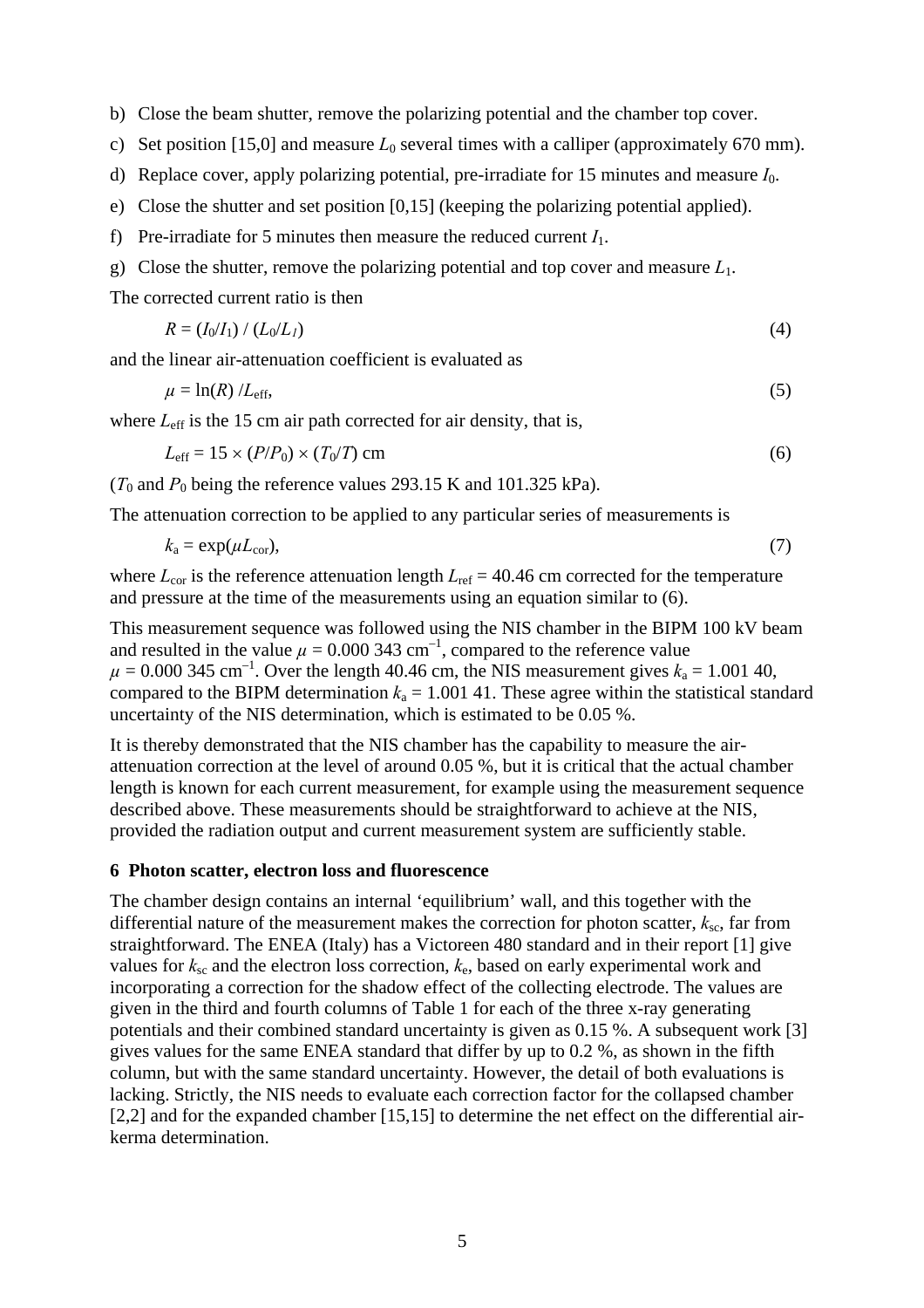The results for  $k_{\rm sc}$  given by Burns [4] are calculated for parallel-plate chambers with no internal wall and consequently cannot easily be used to provide estimates for the NIS cylindrical chamber. Nevertheless, this reference can provide information on the systematic behaviour with changes in chamber dimensions. For example,  $k_{\rm sc}$  is observed to vary with the axial length *L* over which scattered photons can be generated and with the lateral dimensions *d* and *w* of the collecting volume (*d* is the electrode spacing and *w* is the collecting electrode width). This data for  $k_{sc}$  has been conveniently parameterized in Figure 4 of reference [5] by introducing an empirical parameter *P* which is a function of *L*, *d* and *w*. For a cylindrical chamber of diameter 30 cm, it might be appropriate to take  $d = w = 26.6$  cm, which represents a square with the same area.

| Generating<br>Potential<br>/ kV | Cu HVL<br>mm | $k_{\rm sc}$<br>ref $[1]$ | $k_{\rm e}$<br>ref $[1]$ | $k_{\rm sc} k_{\rm e}$<br>ref $[3]$ |
|---------------------------------|--------------|---------------------------|--------------------------|-------------------------------------|
| 100                             | 0.15         | 0.9949                    | 1.0000                   | 0.993                               |
| 135                             | 0.50         | 0.9956                    | 1.0008                   | 0.995                               |
| 180                             | 1.00         | 0.9958                    | 1.0016                   | 0.996                               |

**Table 1 Estimates of the photon gain and electron loss corrections.** 

For *k*e, the lateral dimensions *d* and *w* (each taken as 26.6 cm) are the dominant parameters and in this respect the NIS standard falls between the standards of the NRC (Canada) and the GUM (Poland). One can therefore deduce from [4] the values 1.0000, 1.0002 and 1.0012 for 100 kV, 135 kV and 180 kV, respectively. However, these values do not take account of the fact that in the cylindrical chamber design electrons can stop in the collecting rod.

Reference [4] also gives calculated values for the fluorescence correction factor  $k_{\text{fl}}$  that are largely independent of chamber dimensions, the values being 0.9983, 0.9991 and 0.9994 for these same three radiation qualities (standard uncertainty 0.03 %). These values have been used for the pilot study described in the present report.

The NIS should consider all of the available information in arriving at the best estimates for these three sets of correction factors for their radiation beams, and their uncertainties, and might also consider making Monte Carlo calculations for their chamber design (a collaboration with the ENEA might prove fruitful). For the purpose of the present pilot study, the combined values given in reference [1] and noted in columns three and four of Table 1 have been used.

# **7 Other correction factors**

A number of other correction factors need to be considered for the determination of air kerma. These are described below and the values used for the present study are summarized in Table 2.

# *Field distortion*

The operating principle of the parallel-plate design renders it sensitive to the uniformity of the electric field in the collecting region. In contrast, the variable-volume cylindrical chamber is a differential technique that does not depend on field uniformity. Consequently, there is no need to correct for field uniformity.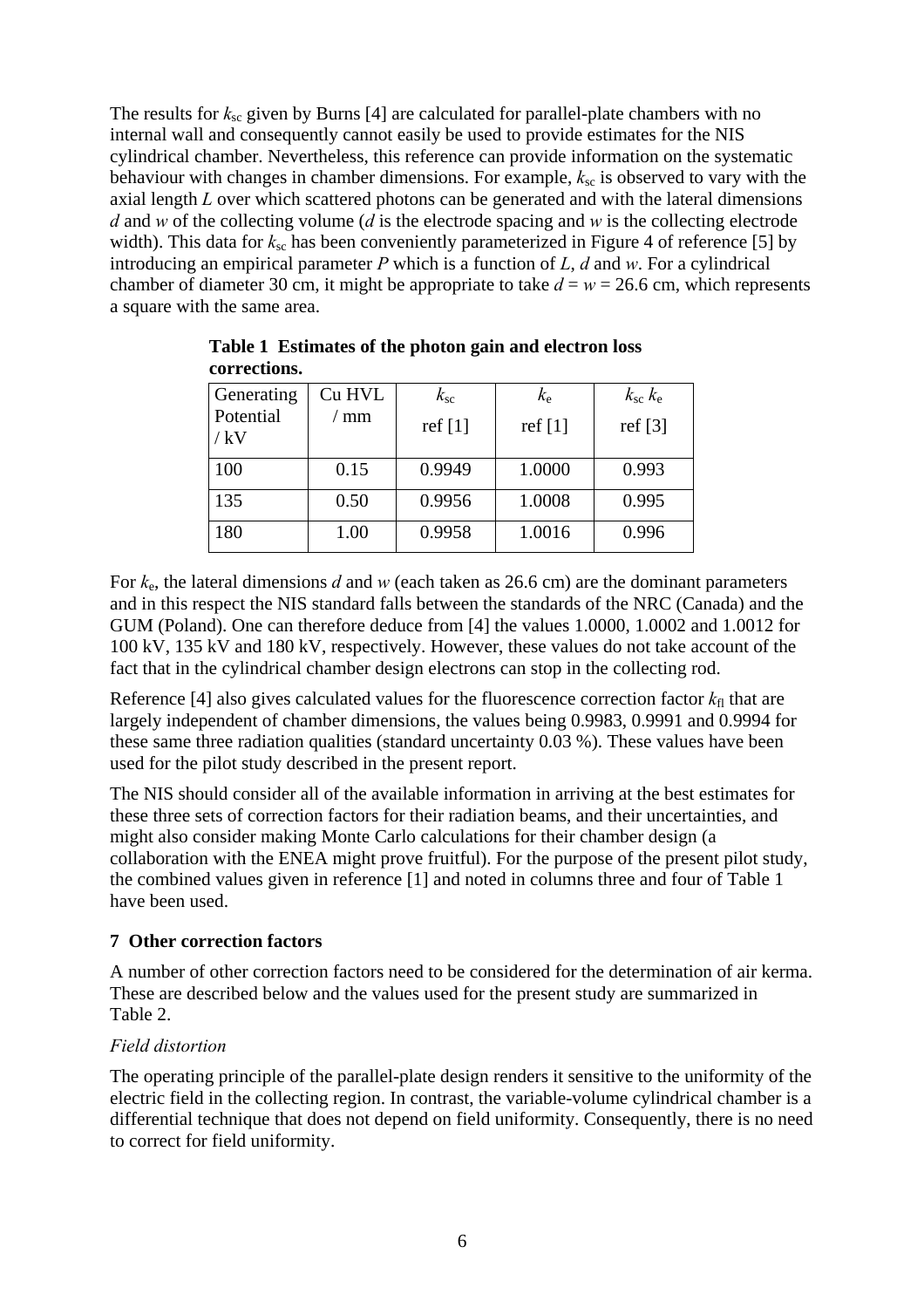#### *Diaphragm corrections*

Traditionally, only a correction for transmission through the aperture edge, *k*l, has been applied. Recent Monte Carlo calculations for the BIPM standard [6] have included corrections for photon scattering from the inner wall of the diaphragm and fluorescence produced in the diaphragm. The largest effect observed is 0.09 % at 180 kV, but it is not straightforward to estimate the magnitude of the effect for the NIS standard and experimental arrangement, particularly as the chamber has an internal wall. In the absence of more specific information, an acceptable solution might be to apply a correction factor of 0.9995 for all three radiation qualities, with an estimated standard uncertainty of the order of 0.05 %.

### *Wall transmission*

Transmission of radiation through the chamber walls, in particular the front wall, is normally very small for radiation qualities up to 180 kV. The value for the ENEA standard at 180 kV is 0.02 %. The effect of any wall transmission can be measured by blocking the aperture with an appropriate thickness of lead or other suitable material. When making these measurements at the NIS, it is important to distinguish the effect of transmitted radiation from the usual leakage current, which is not negligible for this chamber. For example, when using the NIS chamber at the BIPM, a leakage current of typically 0.12 pA was measured. Compared with the maximum measurement current of 120 pA, this is a relative effect of around 0.1 %, which is significantly larger than the expected wall transmission. An alternative solution for the NIS is to set the wall transmission correction factor,  $k<sub>p</sub>$ , to unity and to include a standard uncertainty component of at least 0.02 %.

|                                        | Generating potential / kV |        | Standard uncertainty |           |                 |  |
|----------------------------------------|---------------------------|--------|----------------------|-----------|-----------------|--|
| Correction factor                      | 100                       | 135    | 180                  | $u_A / %$ | $u_{\rm B}$ / % |  |
| Air attenuation $k_a^a$                | 1.0140                    |        |                      | 0.05      |                 |  |
| Ion recombination $k_s^b$              | 1.0037                    |        |                      | 0.08      |                 |  |
| Polarity $k_{pol}$                     | 1.0000                    | 1.0000 | 1.0000               | 0.01      |                 |  |
| Scattered radiation $k_{\rm sc}$       | 0.9949                    | 0.9956 | 0.9958               |           |                 |  |
| Electron loss $k_e$                    | 1.0000                    | 1.0008 | 1.0016               |           | 0.15            |  |
| Fluorescence $k_{\rm fl}$              | 0.9983                    | 0.9991 | 0.9994               |           | 0.03            |  |
| Diaphragm corrections $k_{\text{dia}}$ | 0.9995                    | 0.9995 | 0.9995               |           | 0.05            |  |
| Wall transmission $k_p$                | 1.0000                    | 1.0000 | 1.0000               |           | 0.02            |  |
| Equilibrium wall $k_{\text{wall}}$     | 1.0073                    | 1.0050 | 1.0040               |           | 0.10            |  |
| Bremsstrahlung $(1-g)$                 | 0.9999                    | 0.9999 | 0.9999               |           | 0.01            |  |
| Humidity correction $kh$               | 0.9980                    | 0.9980 | 0.9980               |           | 0.03            |  |
| <b>Combined uncertainty</b>            |                           |        |                      | 0.09      | 0.19            |  |

**Table 2 Correction factors and uncertainties employed for the pilot study of the NIS standard at the BIPM.** 

a The attenuation coefficient will be different at the NIS and, depending on the method used and the stability of the measurement system and radiation beam, the uncertainty is also likely to be different.

b This is the value for the collapsed cylinder and a polarizing potential of 1000 V. A higher potential is strongly recommended, which should have the effect of reducing both the correction and the uncertainty.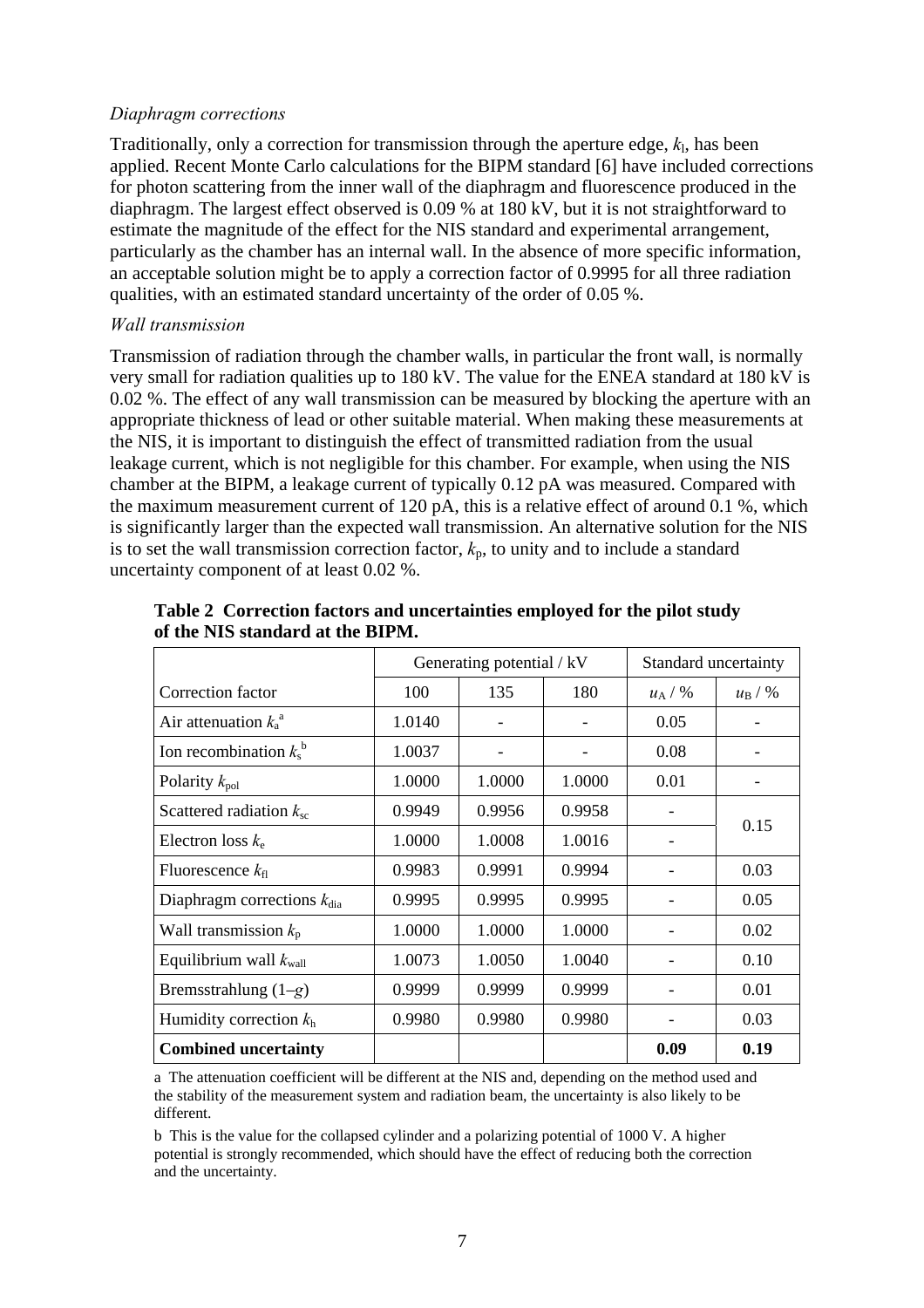# *Effect of equilibrium wall*

The Victoreen chamber design includes an entrance window on the front cylinder, described in the chamber documentation as an 'equilibrium wall cover'. The stated purpose of this wall is to provide sufficient build-up material to establish electronic equilibrium. For radiation qualities up to 180 kV, this window is probably not required, but it cannot be removed and has the advantage of helping to keep the inside of the chamber free from dust and other contamination.

Correction factors for the attenuation that takes place in this wall are provided in the chamber documentation as a function of HVL. From these data, the following values for the correction factor, *k*wall, are interpolated: 1.0073 at 100 kV, 1.0050 at 135 kV and 1.0040 at 180 kV. As the wall material and thickness are not given, these estimates cannot be verified at present and a standard uncertainty of 0.1 % is adopted here. More specific information on the window obtained by the NIS from the instrument supplier would enable this uncertainty to be reduced.

# *Bremsstrahlung production*

The bremsstrahlung correction (1–*g*) was included in the calculations of Burns [4], modified for the fact that some of the bremsstrahlung produced is reabsorbed. These results indicate that the value 0.9999 can be used up to 180 kV, with a standard uncertainty of 0.01 %.

# *Humidity correction*

The correction for humidity is linked to the value used for the air density in the air-kerma determination. It is common practice to adopt the value  $1.2045$  mg cm<sup>-3</sup> for the density of dry air at 20 °C and 101.325 kPa. The use of this dry-air value requires a correction for the presence of water vapour in the air of the standard. Information on the required correction factor, *k*h, is given in Section 5.6 of ICRU Report 31 [7]. For a relative humidity in the range from 40 % to 60 %, the correction factor 0.9980 is appropriate for medium-energy x-rays, with a standard uncertainty of 0.03 %. Relative humidity beyond this range is avoided in many standards laboratories by active control of the humidity. If this is not possible at the NIS and measurements must proceed when the relative humidity is outside of this range, the data in [7] should be used to derive the appropriate humidity correction, different from the value 0.9980, with an appropriate uncertainty.

# **8 Measurement of air-kerma rate**

While a differential measurement of air-kerma rate can be made by using only the collapsed and expanded configurations, a more accurate estimate, and a better understanding of the uncertainties, can be achieved by making measurements at all seven of the available configurations and applying a linear fit to these data. For these measurements, it is impractical to combine the length and ionization measurements as this requires repeatedly removing and applying the polarizing potential. The measurement therefore takes place in two stages. Firstly, a mean value of the chamber length is determined for each configuration based on a series of length measurements, each length being measured several times (and perhaps with more than one calliper). Subsequently, the ionization current is measured for each configuration.

As noted in Section 5, variations in the chamber length for a given configuration arise from the fact that the position locking mechanism acts only on the nearside supporting rail. The NIS should examine whether the mechanical play in the farside rail can be reduced and might consider implementing a system that directly measures the cylinder displacements (mechanical and optical systems of this type are available commercially). Variations of typically 0.2 mm or 0.3 mm were observed at the BIPM, and in the worst case a 1 mm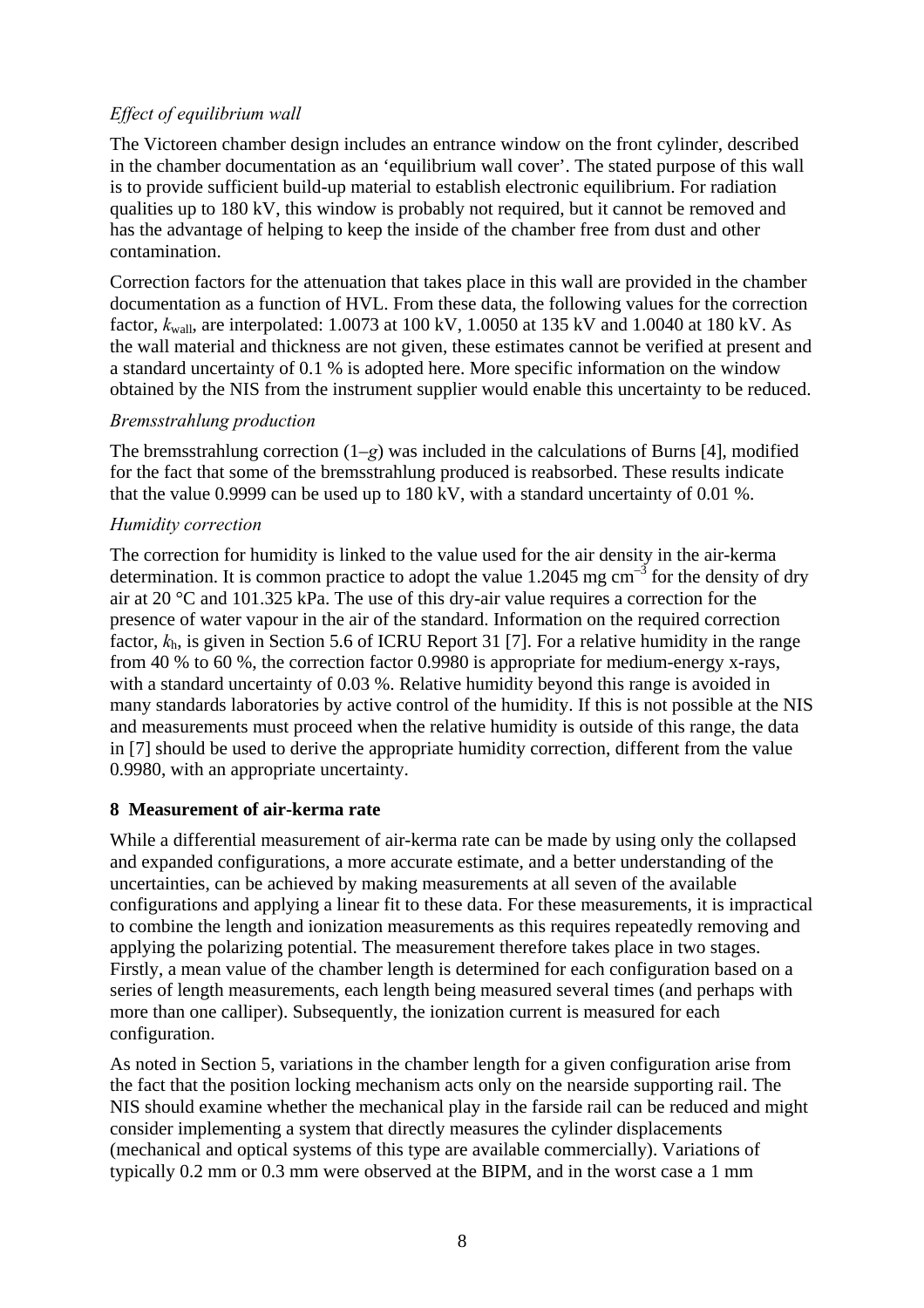variation was measured. These variations give rise to a statistical uncertainty in the air-kerma determination that might be unacceptably large if one or more of the configurations adopts a 'skewed' position.

In view of this, it is advisable during the ionization current measurements to plot the data and observe the goodness of the linear fit while the measurements are in progress. In this way, any point which is observed to have a significant deviation can be repeated. More robust data, with a lower uncertainty, could be achieved by measuring each configuration more than once, although such a measurement series would be limited by the stability of the x-ray source (or beam monitoring) over the duration of the measurements. For both the length measurements and the ionization current measurements, the order in which the configurations are measured should be randomized. For the length measurements, this randomizes the sense of the mechanical play, while for the current measurement this also randomizes the effect of drift in the x-ray output or beam monitoring.

A single set of seven measurements was made for the 100 kV beam at the BIPM, at a distance of 2.027 m from the x-ray source (no BIPM determination of the air-kerma rate exists at this location). The results are shown in Figure 2.



**Figure 2** Variation of the ionization current as a function of external cylinder length for the NIS standard, measured for the BIPM 100 kV beam at a distance of 2.027 m. The standard deviation about the linear fit is 0.22 mm and the standard uncertainty of the gradient is 0.12 %.

Note that, for each chamber configuration, the ionization current is corrected to the reference conditions of air temperature and pressure (20 °C and 101.325 kPa) and for ion recombination. The gradient of this data is the ionization current per length, d*I*/d*L*, from which the reference air-kerma rate is determined using

$$
\dot{K}_{\text{ref}} = \frac{\mathrm{d}I}{\mathrm{d}L} \frac{\left(W/e\right)}{\rho A} \prod_{i=1}^{k} k_i \tag{8}
$$

where  $W/e$  is the mean energy per charge in dry air (33.97 J C<sup>-1</sup>, with standard uncertainty 0.15 %),  $\rho$  is the reference air density (1.2045 mg cm<sup>-3</sup> at 20 °C and 101.325 kPa, with standard uncertainty 0.01 %), *A* is the aperture area (diameter 6.254 mm) and the product  $k_i$  is of the correction factors listed in Table 2 (excluding 1–g, which is explicitly included in the denominator). The standard deviation of the points about the linear fit, expressed in terms of length measurements, is 0.22 mm and the statistical standard uncertainty of the gradient d*I*/d*L* is 0.12 %.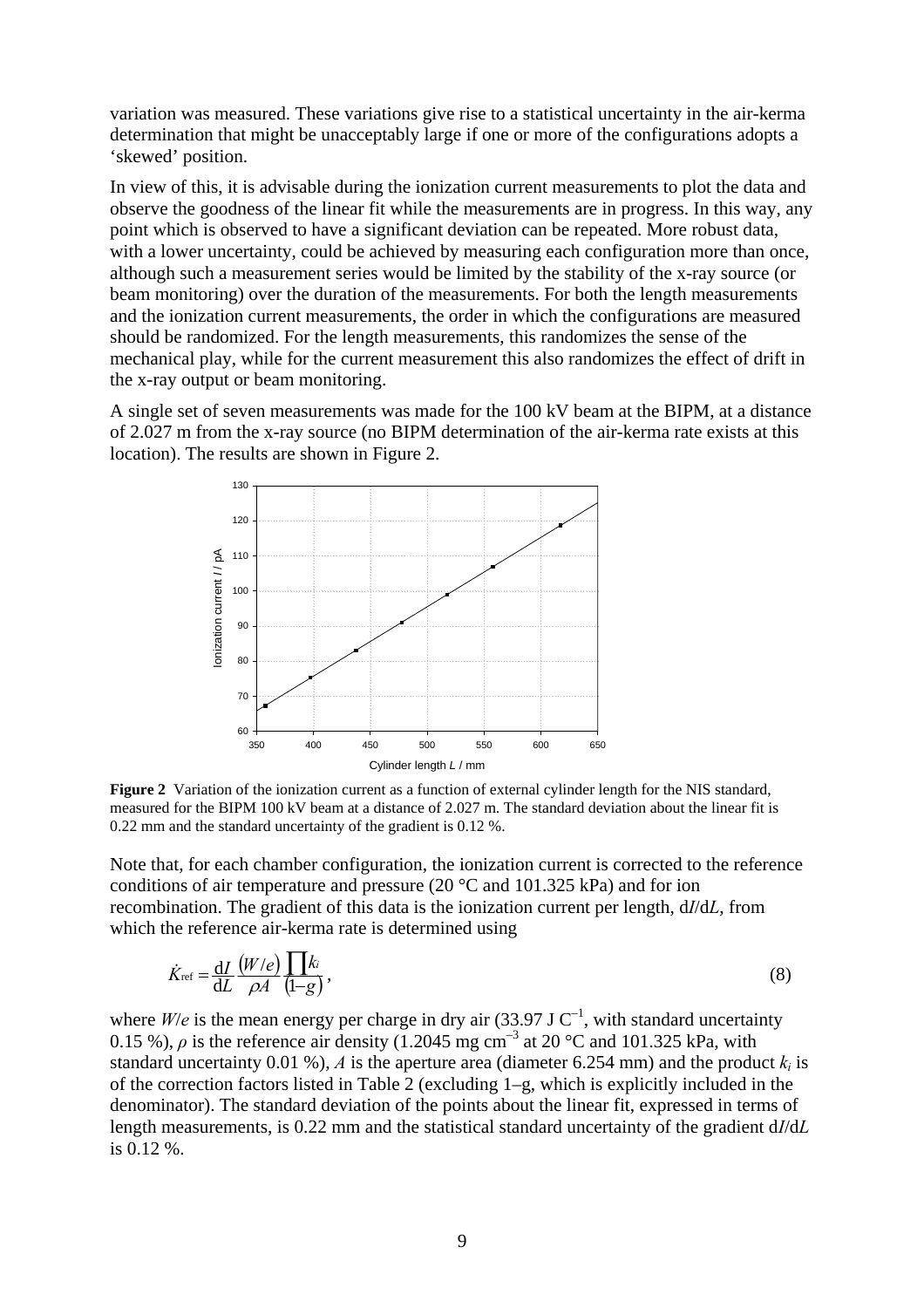For routine air-kerma measurements, the use of multiple chamber configurations is prohibitive and the following procedure might be adopted into the local quality system. The linear fit establishes a relation between *I*, *L* and the reference air-kerma rate. On any subsequent day when the air-kerma rate is to be determined, the chamber length  $L_{\text{day}}$  should be measured (before the polarizing potential is applied or after it is removed). Using the linear fit parameters, the expected current  $I_{\text{fit}}(L_{\text{day}})$  can be calculated. If the actual current (corrected to standard air density) is determined as *I*day, then the daily air-kerma rate can be evaluated as

$$
\dot{K}_{\text{day}} = \dot{K}_{\text{ref}} \frac{I_{\text{day}}}{I_{\text{fit}}(L_{\text{day}})}.
$$
\n(9)

In effect, the daily air-kerma rate can be derived from the reference air-kerma rate using a single measurement of length and current. This more efficient procedure should not be used indefinitely, however, and the quality system should specify the frequency of full air-kerma rate determinations using all seven configurations (perhaps once per year).

#### **9 Uncertainty budget**

The uncertainty budget for  $K_{\text{ref}}$  must include estimates for all of the parameters entering in the measurement equation (8), as listed in Table 3. As well as the statistical (Type A) uncertainty of d*I*/d*L* noted above (which includes the statistical uncertainties of *I* and *L*), Type B components exist for *I*, for example the uncertainty of temperature and pressure corrections and the electrometer calibration, and for *L*, namely the calibration uncertainty of the length measuring device. The aperture area *A* will have also have Type A and Type B components. The uncertainty of the physical constants is dominated by the 0.15 % uncertainty of *W*/*e*. A positioning uncertainty is also normally required because, for the purpose of chamber calibrations, the standard is necessarily moved out of the beam and there is an uncertainty in repositioning. Values are given in Table 3 only for those components estimated in the present pilot study. These will need to be re-evaluated at the NIS in addition to the missing values denoted by a question mark.

For chamber calibrations, the daily air-kerma rate must be determined using equation (9), which gives rise to additional statistical uncertainty components for  $I_{\text{day}}$  and  $L_{\text{day}}$ . Chamber calibrations will also include uncertainties for the chamber positioning, the current measuring system, temperature and pressure corrections and the stability of the air-kerma rate or beam monitoring over the duration of the calibration.

| Component                    | $u_{\rm A}$<br>/9/0 | $\mathcal{U}_\mathrm{B}$<br>/9/0 |
|------------------------------|---------------------|----------------------------------|
| Sensitivity dI/dL            | 0.12                |                                  |
| Ionization current $I$       |                     | 9                                |
| Cylinder length $L$          |                     | ?                                |
| Aperture area A              | ?                   | ?                                |
| Correction factors (Table 1) | 0.09                | 0.19                             |
| Physical constants           |                     | 0.15                             |
| Positioning                  | າ                   |                                  |

**Table 3 Example of an uncertainty budget for the determination of reference air-kerma rate.**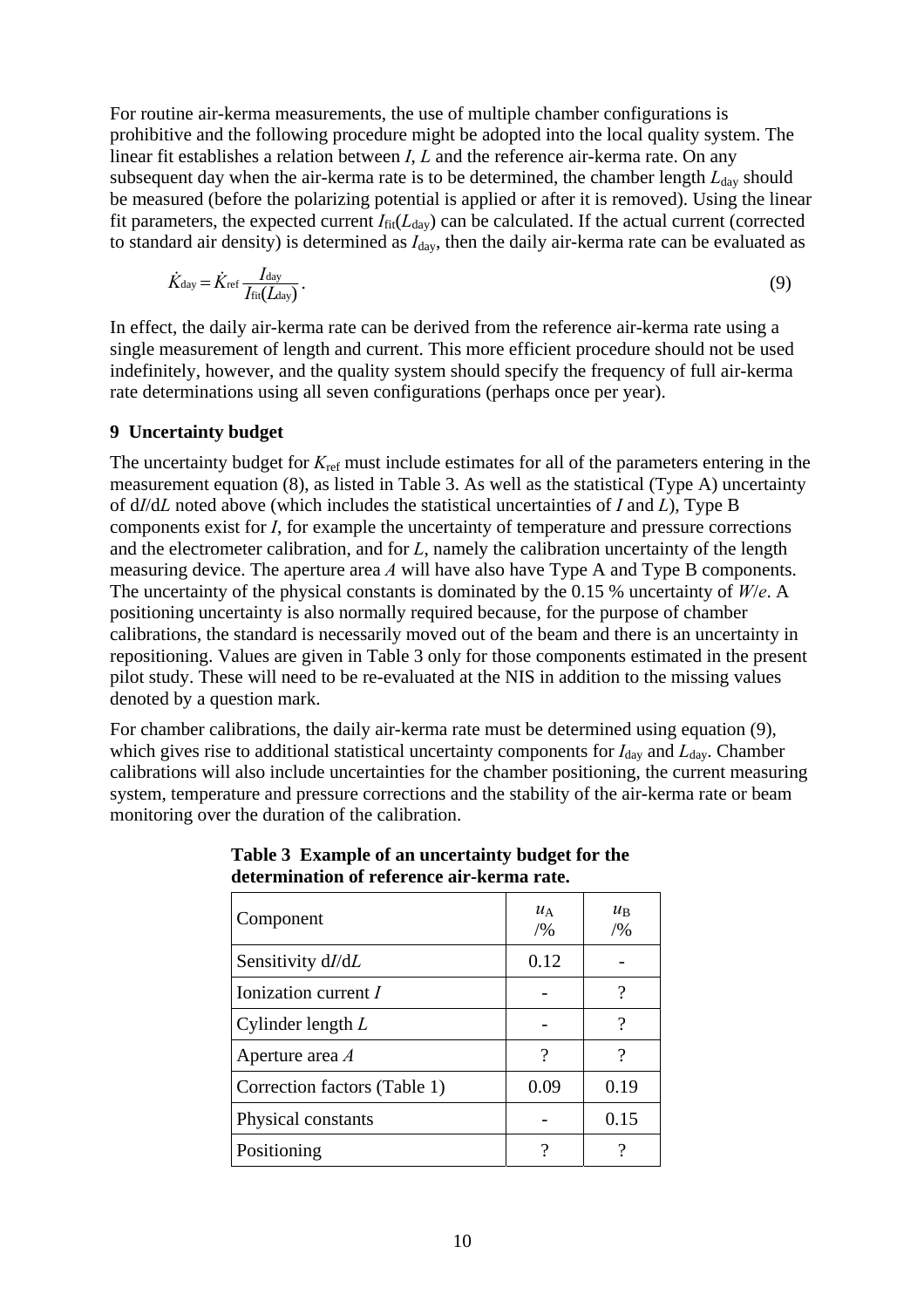# **10 Calibration of the BIPM reference Shonka chamber**

The NIS standard was removed and the BIPM Shonka 1 chamber, used as a local reference at the BIPM, was positioned with its centre at the same point, 2027.3 mm from the x-ray source. This in effect enabled a calibration of the chamber against the NIS standard. However, the results of this measurement are not given in the present report, for three reasons:

- (i) The values for the correction factors for the NIS standard used for this pilot study and given in Table 2 are not definitive and some are likely to change when a full study is made at the NIS.
- (ii) The calibration coefficient for the Shonka chamber cannot be compared directly with the value obtained by calibration against the BIPM standard because the calibration conditions are different, notably the chamber distance and the field size.
- (iii) Publication of such results is not in the spirit of the CIPM MRA as they might prejudice a subsequent comparison of the BIPM and NIS standards.

It is sufficient for the present purpose to state that the results demonstrate that the NIS standard appears to be in reasonable working order and that an air-kerma determination using this standard should not be in serious conflict with determinations using the other national primary standards for medium-energy x-rays that appear in the BIPM key comparison database. However, this conclusion must not preclude a re-examination of the standard and consequent changes to correction factors.

# **11 Summary**

The present evaluation of the NIS cylindrical free-air chamber has produced preliminary values for certain correction factors, gives advice on the evaluation of the remaining correction factors and offers recommendations on the practical implementation and routine use of the standard at the NIS. Specific recommendations are given for the measurement of ion recombination, air attenuation and air-kerma rate, as well as the recommendation to use a higher polarizing potential. Regarding the mechanical play in the cylinder movements, the possibility of implementing a new system to measure the cylinder displacements is raised. Further work on correction factors is proposed, the most difficult to estimate being the photon scatter correction. Despite certain reservations regarding the cylinder movements and nonlinearity in the ion recombination data, the chamber is shown to have the potential to be an effective national primary standard when operated in the recommended manner and when coupled with the appropriate measuring equipment and x-ray source.

# **Acknowledgments**

The support of the NIS to this pilot study through the contribution of Dr Ahmed El-Sersy during the set-up and measurements with the NIS primary standard is gratefully acknowledged.

# **References**

[1] Laitano R F and Toni M P 1983 The primary exposure standard of ENEA for mediumenergy x-ray: characteristics and measurements procedures *RT/PROT(83)27* (Rome: Comitato Nazionale per la Ricerca e per lo Sviluppo dell'Energia Nucleare e delle Energie Alternative)

[2] Boutillon N 1998 Volume recombination parameter in ionization chambers *Phys. Med. Biol.* **43** 2061–72